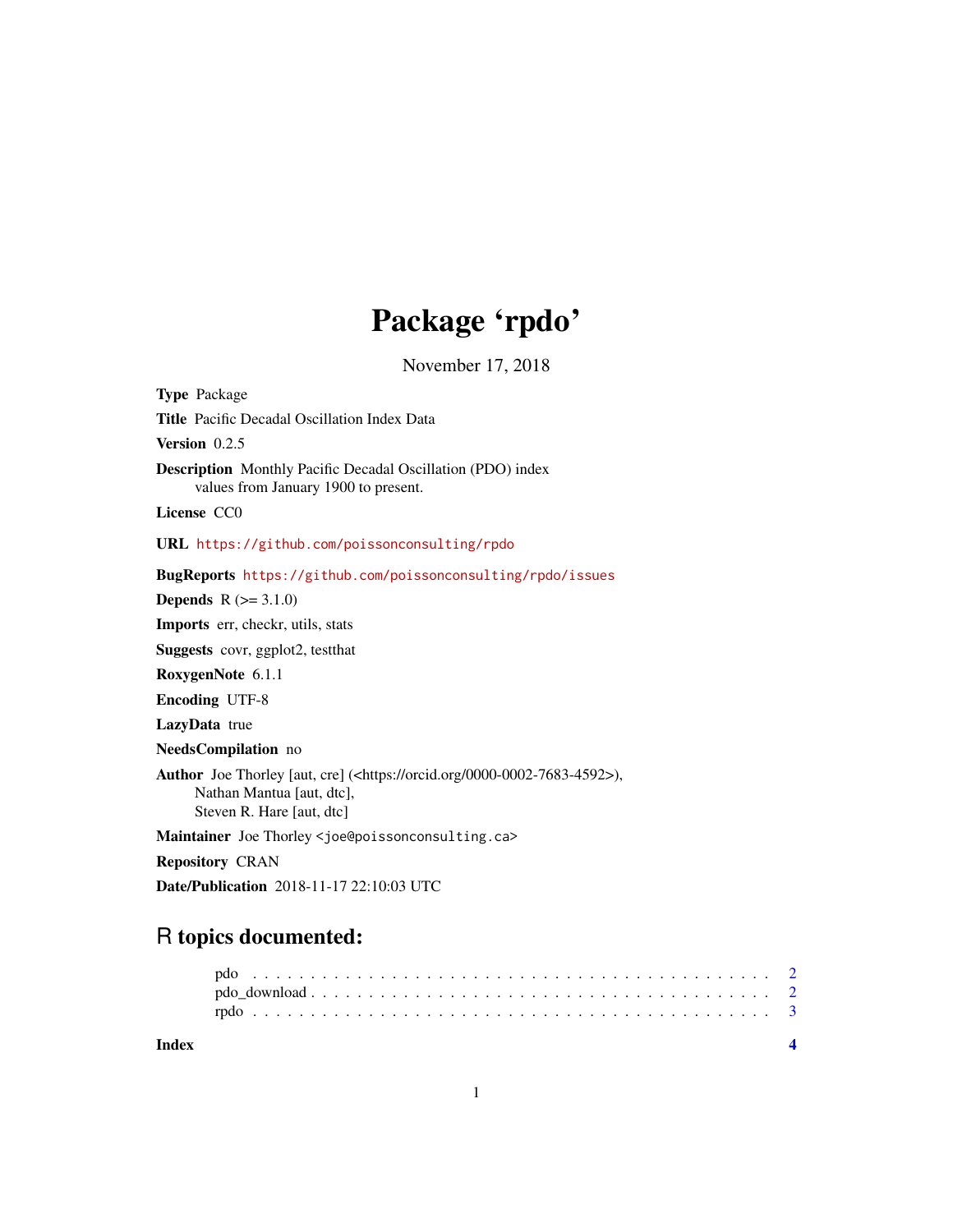### <span id="page-1-1"></span><span id="page-1-0"></span>Description

Monthly Pacific Decadal Oscillation (PDO) index values.

### Usage

pdo

### Format

A tbl data frame:

Year The year as an integer.

Month The month as an integer.

PDO The Pacific Decadal Oscillation index as a numeric.

### Details

For more information see <https://github.com/poissonconsulting/rpdo>.

### Examples

```
library(rpdo)
library(ggplot2)
data(pdo)
ggplot(data = subset(pdo, pdo$Month == 1), aes(x = Year, y = PDO)) +geom_line() + ylab("January PDO Index")
```
<span id="page-1-2"></span>pdo\_download *Download PDO Index Data*

### Description

Downloads PDO index data from <http://research.jisao.washington.edu/pdo/PDO.latest>.

### Usage

pdo\_download()

download\_pdo()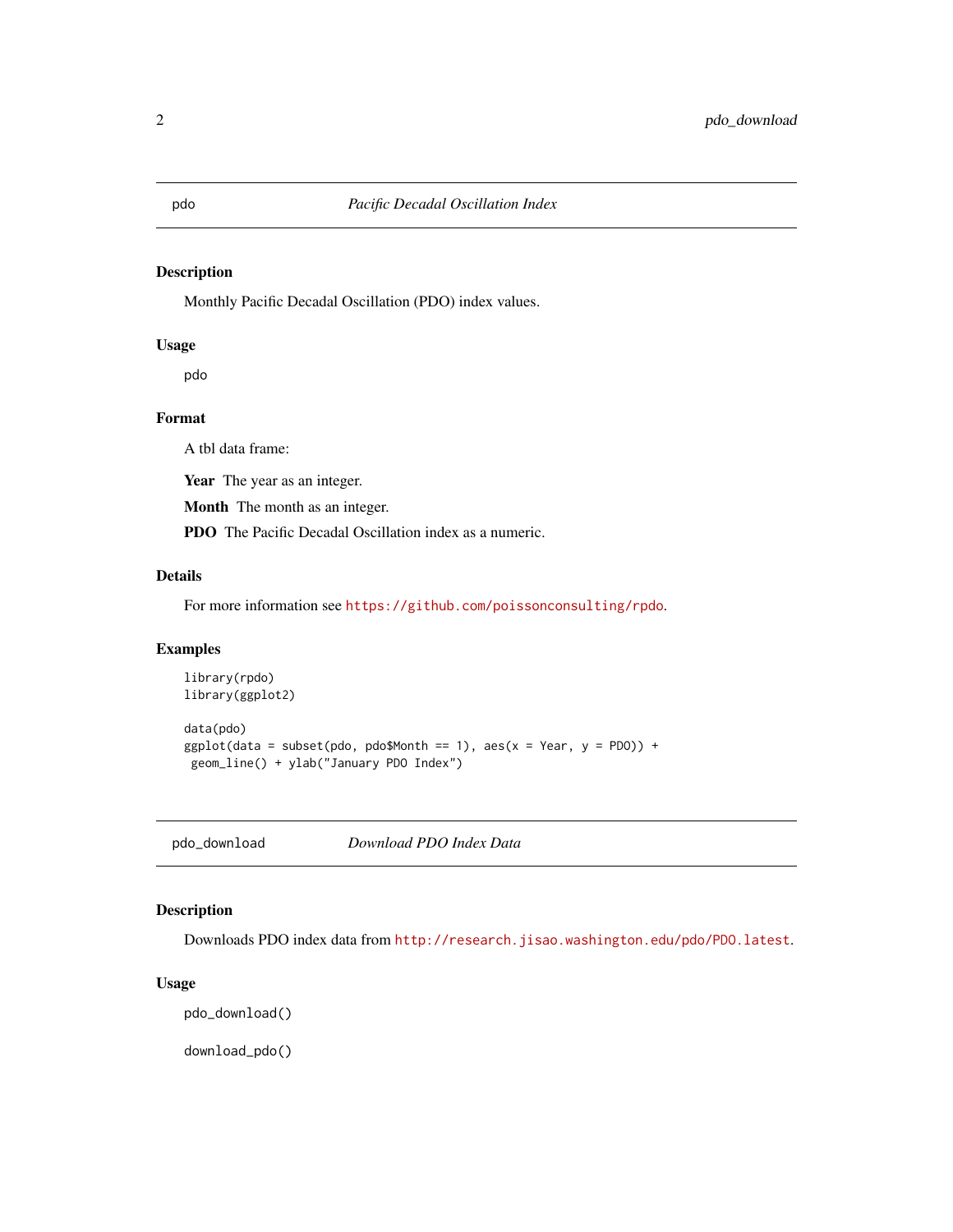### <span id="page-2-0"></span>rpdo 3000 a.C. et al. (2000) and 2000 and 2000 and 2000 and 2000 and 2000 and 2000 and 2000 and 2000 and 2000

### Details

download\_pdo() is an alias for pdo\_download().

For more information see <https://github.com/poissonconsulting/rpdo>.

### Value

A data frame of the PDO index data.

rpdo *rpdo*

### Description

Monthly Pacific Decadal Oscillation (PDO) index values from January 1900.

### See Also

[pdo](#page-1-1) and [pdo\\_download](#page-1-2)